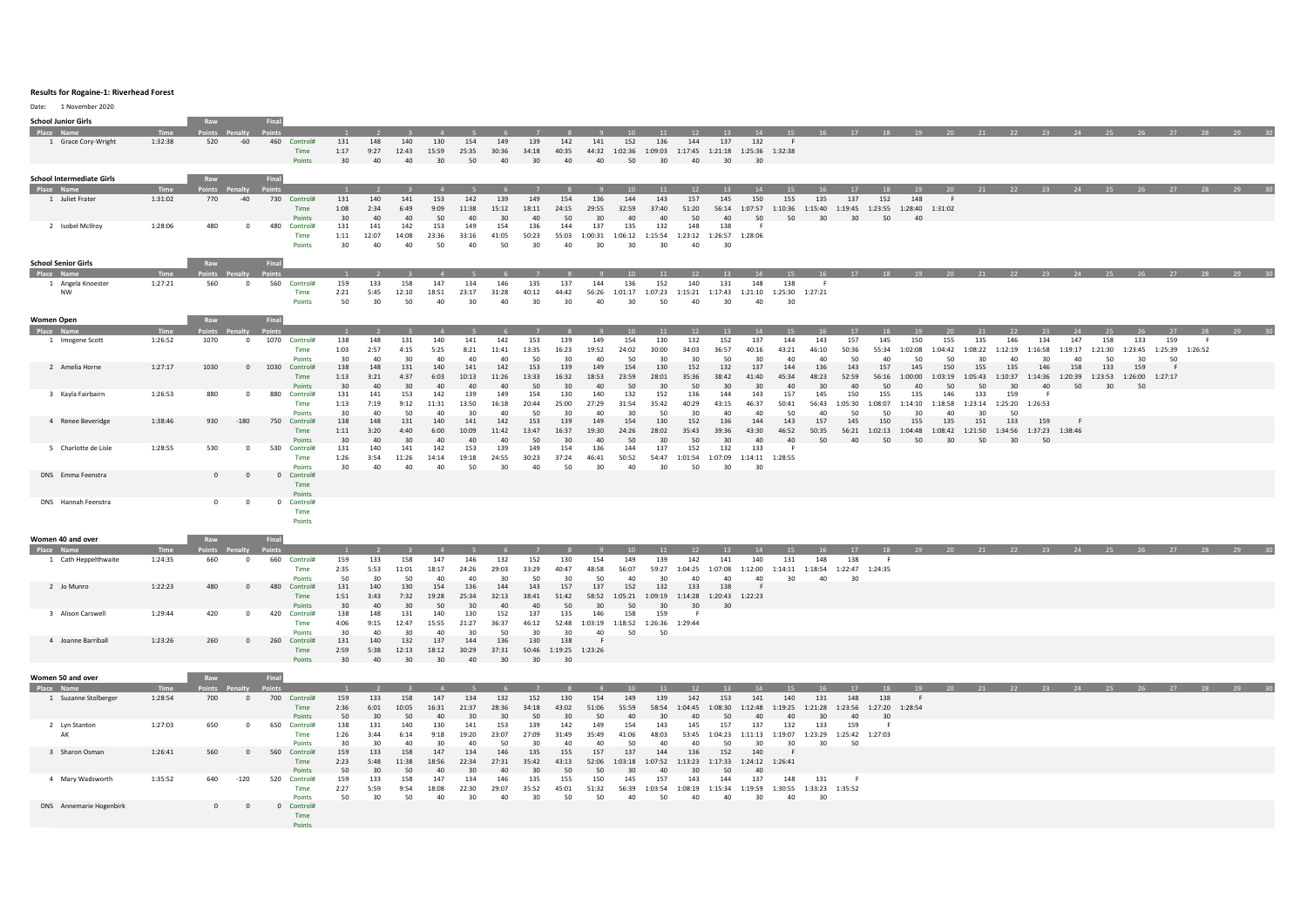| Women 60 and over               |                 | Raw                  |                         | Final        |                                |                   |                   |                    |                                    |                      |                    |                    |                                    |                      |                      |                              |                                              |                                    |                                                              |                      |                                      |                      |                      |                                              |                            |                       |                      |                      |                                 |               |               |                                                                   |                                                                              |         |
|---------------------------------|-----------------|----------------------|-------------------------|--------------|--------------------------------|-------------------|-------------------|--------------------|------------------------------------|----------------------|--------------------|--------------------|------------------------------------|----------------------|----------------------|------------------------------|----------------------------------------------|------------------------------------|--------------------------------------------------------------|----------------------|--------------------------------------|----------------------|----------------------|----------------------------------------------|----------------------------|-----------------------|----------------------|----------------------|---------------------------------|---------------|---------------|-------------------------------------------------------------------|------------------------------------------------------------------------------|---------|
| Place Na                        |                 | oints'               |                         |              |                                |                   |                   |                    |                                    |                      |                    |                    |                                    |                      |                      |                              |                                              |                                    |                                                              |                      |                                      |                      |                      |                                              |                            |                       |                      |                      |                                 |               |               |                                                                   | - 28 -                                                                       |         |
| 1 Lisa Mead                     | 1:26:50         | 750                  | $\overline{0}$          |              | 750 Control#<br>Time<br>Points | 159<br>2:09<br>50 | 158<br>6:38<br>50 | 133<br>9:33<br>30  | 132<br>13:39<br>30                 | 146<br>18:32<br>40   | 137<br>23:19<br>30 | 135<br>27:52<br>30 | 155<br>36:01<br>50                 | 150<br>38:59<br>50   | 145<br>42:17<br>40   | 157<br>50:53<br>50           | 143<br>55:05<br>40                           | 144<br>40                          | 136<br>59:11 1:03:32<br>30                                   | 152<br>1:11:54<br>50 | 140<br>1:18:05<br>40                 | 148<br>40            | 131<br>30            | 138<br>1:20:55 1:22:25 1:25:36 1:26:50<br>30 | F.                         |                       |                      |                      |                                 |               |               |                                                                   |                                                                              |         |
| 2 Phillippa Poole               | 1:23:55         | 650                  | $\overline{0}$          | 650          | Control#<br>Time<br>Points     | 131<br>1:44<br>30 | 148<br>5:36<br>40 | 140<br>8:00<br>40  | 141<br>13:35<br>40                 | 142<br>15:35<br>40   | 153<br>23:29<br>50 | 139<br>27:47<br>30 | 149<br>31:06<br>40                 | 154<br>36:28<br>50   | 130<br>42:32<br>30   | 152<br>49:32<br>50           | 137<br>54:45<br>30                           | 132<br>30                          | 147<br>59:04 1:07:52 1:15:56<br>40                           | 133<br>30            | 159<br>1:18:47 1:22:26 1:23:55<br>50 | 138<br>30            | F                    |                                              |                            |                       |                      |                      |                                 |               |               |                                                                   |                                                                              |         |
| 3 Annette Orchard               | 1:26:00         | 630                  | $\overline{0}$          | 630          | Control#<br>Time<br>Points     | 138<br>1:41<br>30 | 148<br>5:04<br>40 | 132<br>10:44<br>30 | 137<br>15:12<br>30                 | 135<br>19:16<br>30   | 155<br>26:50<br>50 | 150<br>32:49<br>50 | 145<br>37:40<br>40 <sup>2</sup>    | 157<br>47:13<br>50   | 143<br>52:23<br>40   | 144<br>58:55<br>40           | 136<br>1:03:10<br>30                         | 152<br>1:07:35 1:15:09<br>50       | 140<br>40                                                    | 131<br>30            | 159<br>1:17:37 1:22:38 1:26:00<br>50 | -F                   |                      |                                              |                            |                       |                      |                      |                                 |               |               |                                                                   |                                                                              |         |
| 4 Bronwyn Holcombe<br>No club   | 1:28:29         | 490                  | $\overline{0}$          | 490          | Control#<br>Time<br>Points     | 131<br>1:24<br>30 | 140<br>3:26<br>40 | 152<br>10:22<br>50 | 136<br>16:09<br>30                 | 144<br>25:32<br>40   | 143<br>32:56<br>40 | 157<br>51:48<br>50 | 137<br>1:02:25<br>30               | 132<br>1:07:19<br>30 | 133<br>1:13:08<br>30 | 159<br>1:17:05<br>50         | 138<br>1:21:32 1:25:13 1:28:29<br>30         | 148<br>40                          | -F                                                           |                      |                                      |                      |                      |                                              |                            |                       |                      |                      |                                 |               |               |                                                                   |                                                                              |         |
| 5 Cathy Wildermoth              | 1:42:20         | 190                  | $-260$                  |              | 0 Control#<br>Time<br>Points   | 131<br>3:49<br>30 | 140<br>6:53<br>40 | 130<br>37:36<br>30 | 154<br>1:03:26<br>50               | 149<br>1:15:03<br>40 | 1:42:20            |                    |                                    |                      |                      |                              |                                              |                                    |                                                              |                      |                                      |                      |                      |                                              |                            |                       |                      |                      |                                 |               |               |                                                                   |                                                                              |         |
| 6 Isabelle Edmonds              | 1:42:49         | 190                  | $-260$                  | $\mathbf{0}$ | Control#<br>Time<br>Points     | 131<br>3:53<br>30 | 140<br>6:58<br>40 | 130<br>30          | 154<br>37:43 1:03:20 1:14:58<br>50 | 149<br>40            | 1:42:49            |                    |                                    |                      |                      |                              |                                              |                                    |                                                              |                      |                                      |                      |                      |                                              |                            |                       |                      |                      |                                 |               |               |                                                                   |                                                                              |         |
| <b>School Junior Boys</b>       |                 | Raw                  |                         | Final        |                                |                   |                   |                    |                                    |                      |                    |                    |                                    |                      |                      |                              |                                              |                                    |                                                              |                      |                                      |                      |                      |                                              |                            |                       |                      |                      |                                 |               |               |                                                                   |                                                                              |         |
| Place Name                      |                 |                      |                         |              |                                |                   |                   |                    |                                    |                      |                    |                    |                                    |                      |                      |                              |                                              |                                    |                                                              |                      |                                      |                      |                      |                                              |                            |                       |                      |                      |                                 |               |               |                                                                   |                                                                              |         |
| 1 Tahi Harris                   | 1:28:17         | 430                  | $\overline{0}$          |              | 430 Control#<br>Time<br>Points | 159<br>2:14<br>50 | 133<br>5:49<br>30 | 138<br>12:13<br>30 | 148<br>16:25<br>40                 | 132<br>23:20<br>30   | 152<br>36:30<br>50 | 136<br>41:41<br>30 | 154<br>51:12<br>50                 | 140<br>1:06:36<br>40 | 131<br>1:08:45<br>30 | 158<br>1:19:48 1:28:17<br>50 |                                              |                                    |                                                              |                      |                                      |                      |                      |                                              |                            |                       |                      |                      |                                 |               |               |                                                                   |                                                                              |         |
| 2 Dane Barriball                | 1:22:57         | 260                  | $\Omega$                | 260          | Control#<br>Time<br>Points     | 131<br>3:01<br>30 | 140<br>5:37<br>40 | 132<br>12:16<br>30 | 137<br>18:19<br>30                 | 144<br>30:19<br>40   | 136<br>37:30<br>30 | 130<br>30          | 138<br>50:44 1:19:05 1:22:57<br>30 |                      |                      |                              |                                              |                                    |                                                              |                      |                                      |                      |                      |                                              |                            |                       |                      |                      |                                 |               |               |                                                                   |                                                                              |         |
| 3 Isaac Barriball               | 1:23:25         | 260                  | $\overline{0}$          | 260          | Control#<br>Time<br>Points     | 131<br>3:02<br>30 | 140<br>5:34<br>40 | 132<br>12:11<br>30 | 137<br>18:09<br>30                 | 144<br>30:10<br>40   | 136<br>37:25<br>30 | 130<br>50:42<br>30 | 138<br>1:19:13 1:23:25<br>30       | F                    |                      |                              |                                              |                                    |                                                              |                      |                                      |                      |                      |                                              |                            |                       |                      |                      |                                 |               |               |                                                                   |                                                                              |         |
| <b>School Intermediate Boys</b> |                 | Raw                  |                         | Final        |                                |                   |                   |                    |                                    |                      |                    |                    |                                    |                      |                      |                              |                                              |                                    |                                                              |                      |                                      |                      |                      |                                              |                            |                       |                      |                      |                                 |               |               |                                                                   |                                                                              |         |
| <b>Place Name</b>               | <b>Time</b>     | Points Penalty       |                         |              |                                |                   |                   |                    |                                    |                      |                    |                    |                                    |                      | 10 <sup>1</sup>      | 11                           | 12                                           | 13                                 | 14                                                           |                      |                                      |                      |                      |                                              |                            |                       |                      |                      |                                 |               |               | 15 16 17 18 19 20 21 22 23 24 25 26 27 28                         |                                                                              | 79      |
| 1 Robert Christie               | 1:33:36         | 510                  | $-80$                   |              | 430 Control#<br>Time<br>Points | 159<br>1:54<br>50 | 133<br>4:21<br>30 | 158<br>9:04<br>50  | 147<br>13:57<br>40                 | 134<br>18:00<br>30   | 146<br>22:38<br>40 | 135<br>28:44<br>30 | 155<br>40:54<br>50                 | 150<br>48:51<br>50   | 145<br>52:41<br>40   | 144<br>40                    | 137<br>1:22:23 1:25:29 1:28:33 1:33:36<br>30 | 132<br>30                          | - 6                                                          |                      |                                      |                      |                      |                                              |                            |                       |                      |                      |                                 |               |               |                                                                   |                                                                              |         |
| Men 20 and under                |                 | Raw                  |                         | Final        |                                |                   |                   |                    |                                    |                      |                    |                    |                                    |                      |                      |                              |                                              |                                    |                                                              |                      |                                      |                      |                      |                                              |                            |                       |                      |                      |                                 |               |               |                                                                   |                                                                              |         |
|                                 | Time<br>1:29:45 | <b>Points</b><br>960 | $\overline{\mathbf{0}}$ | 960          | Control#                       | 131               | 148               | 140                | 141                                | 142                  | 139                | 153                | 149                                | 154                  | 10<br>130            | 11<br>132                    | 12<br>152                                    | 13<br>137                          | 14<br>144                                                    | 15<br>136            | 143                                  | 17<br>157            | 18<br>145            | 19<br>150                                    | 20<br>155                  | 21<br>135             | 22<br>146            | $23 -$<br>147        | 24<br>159                       | 25            |               | 26 27                                                             | 28                                                                           |         |
| 1 Liam Stolberger               |                 |                      |                         |              | Time<br>Points                 | 0:59<br>30        | 2:26<br>40        | 3:44<br>40         | 6:45<br>40                         | 9:13<br>40           | 12:53<br>30        | 15:49<br>50        | 19:40<br>40                        | 24:42<br>50          | 29:06<br>30          | 32:49<br>30                  | 35:45<br>50                                  | 40:07<br>30                        | 43:44<br>40                                                  | 46:45<br>30          | 51:13<br>40                          | 54:21<br>50          | 58:08<br>40          | 1:04:58<br>50                                | 1:07:25<br>50              | 1:11:01<br>30         | 1:14:43<br>40        | 40                   | 1:19:45  1:28:39  1:29:45<br>50 |               |               |                                                                   |                                                                              |         |
| Men Open                        |                 | Raw                  |                         | Final        |                                |                   |                   |                    |                                    |                      |                    |                    |                                    |                      |                      |                              |                                              |                                    |                                                              |                      |                                      |                      |                      |                                              |                            |                       |                      |                      |                                 |               |               |                                                                   |                                                                              |         |
| Place Na                        |                 | oints Penalty        |                         |              |                                | 138               |                   | 153                | 139                                | 149                  | 142                |                    | 154                                | 130                  | 140                  | 11<br>148                    | 12                                           | 13<br>152                          | 136                                                          | 144                  | 143                                  | 17<br>157            |                      | 19                                           |                            | 21                    | 22                   | 23<br>146            |                                 | 147           | 158           |                                                                   | 159                                                                          |         |
| 1 Gene Beveridge                | 1:27:51         | 1100                 | $\overline{0}$          | 1100         | Control#<br>Time<br>Points     | 1:27<br>30        | 131<br>3:27<br>30 | 6:27<br>50         | 10:34<br>30                        | 13:11<br>40          | 15:50<br>40        | 141<br>17:12<br>40 | 21:06<br>-50                       | 24:21<br>30          | 26:43<br>40          | 28:41<br>40                  | 132<br>33:02<br>30                           | 35:44<br>50                        | 38:31<br>30                                                  | 40:44<br>40          | 43:57<br>40                          | 46:31<br>-50         | 145<br>51:53<br>40   | 150<br>54:00<br>50                           | 155<br>56:16<br>50         | 135<br>1:01:00<br>-30 | 137<br>1:04:16<br>30 | 1:10:02<br>40        | 134<br>1:15:37<br>-30           | 1:18:36<br>40 | 1:21:24<br>50 | 133<br>1:23:19<br>-30                                             | 1:26:04<br>50                                                                | 1:27:51 |
| 2 Jason Brown<br>AK             | 1:29:27         | 1070                 | $\circ$                 | 1070         | Control#<br>Time<br>Points     | 138<br>0:55<br>30 | 148<br>2:53<br>40 | 131<br>4:17<br>30  | 140<br>5:26<br>40                  | 130<br>7:26<br>30    | 141<br>12:10<br>40 | 142<br>13:51<br>40 | 153<br>18:43<br>50                 | 139<br>22:19<br>30   | 149<br>24:46<br>40   | 154<br>29:04<br>50           | 136<br>33:27<br>30                           | 152<br>35:56<br>50                 | 132<br>38:39<br>30                                           | 137<br>41:22<br>30   | 144<br>45:24<br>40                   | 143<br>48:33<br>40   | 157<br>54:28<br>50   | 145<br>58:50<br>40                           | 150<br>1:03:28<br>50       | 155<br>1:05:54<br>50  | 135<br>1:10:35<br>30 | 146<br>40            | 134<br>30                       | 147<br>40     | 158<br>50     | 159<br>1:14:28  1:18:50  1:21:38  1:24:51  1:28:22  1:29:27<br>50 | - F                                                                          |         |
| 3 Boris Rodriguez<br><b>CM</b>  | 1:26:57         | 950                  | $\overline{\mathbf{0}}$ | 950          | Control#<br>Time<br>Points     | 138<br>1:05<br>30 | 148<br>3:03<br>40 | 131<br>4:17<br>30  | 140<br>5:33<br>40                  | 130<br>7:43<br>30    | 141<br>11:41<br>40 | 149<br>15:48<br>40 | 139<br>17:50<br>30                 | 142<br>21:28<br>40   | 153<br>24:55<br>50   | 132<br>35:32<br>30           | 152<br>39:22<br>50                           | 136<br>43:48<br>30                 | 144<br>46:10<br>40                                           | 143<br>49:24<br>40   | 157<br>52:22<br>50                   | 145<br>56:25<br>40   | 150<br>1:05:33<br>50 | 155<br>1:07:34<br>50                         | 135<br>1:11:30<br>30       | 146<br>1:15:53<br>40  | 158<br>1:21:22<br>50 | 133<br>1:23:32<br>30 | 159<br>1:25:44<br>50            | 1:26:57       |               |                                                                   |                                                                              |         |
| 4 Thomas Stolberger             | 1:28:24         | 770                  | $\overline{0}$          | 770          | Control#<br>Time<br>Points     | 131<br>1:01<br>30 | 153<br>9:54<br>50 | 141<br>12:46<br>40 | 142<br>14:12<br>40                 | 139<br>18:32<br>30   | 149<br>21:45<br>40 | 154<br>26:41<br>50 | 143<br>32:37<br>40                 | 145<br>38:10<br>40   | 150<br>44:50<br>50   | 155<br>47:12<br>50           | 157<br>52:02<br>50                           | 144<br>40                          | 136<br>58:29 1:13:19 1:16:32<br>30                           | 152<br>50            | 132<br>1:19:43<br>30                 | 140<br>1:23:23<br>40 | 148<br>1:25:01<br>40 | 138<br>1:27:06 1:28:24<br>30                 | -F                         |                       |                      |                      |                                 |               |               |                                                                   |                                                                              |         |
| 5 Sam Walker<br>No club         | 1:26:17         | 610                  | $\overline{\mathbf{0}}$ | 610          | Control#<br>Time<br>Points     | 138<br>1:07<br>30 | 148<br>3:17<br>40 | 131<br>5:10<br>30  | 140<br>6:29<br>40                  | 130<br>8:36<br>30    | 154<br>19:14<br>50 | 142<br>28:56<br>40 | 141<br>31:15<br>40                 | 139<br>34:34<br>30   | 149<br>37:17<br>40   | 132<br>51:19<br>30           | 137<br>54:49<br>30                           | 135<br>30                          | 146<br>1:02:53 1:07:44 1:12:34<br>40                         | 134<br>30            | 133<br>1:19:02 1:22:06<br>30         | 159<br>50            | 1:26:17              |                                              |                            |                       |                      |                      |                                 |               |               |                                                                   |                                                                              |         |
| 6 Paul McPhee<br>No club        | 1:24:46         | 590                  | $\overline{0}$          | 590          | Control#<br>Time<br>Points     | 131<br>1:13<br>30 | 140<br>3:21<br>40 | 152<br>10:07<br>50 | 137<br>15:42<br>30                 | 135<br>19:21<br>30   | 155<br>36:07<br>50 | 150<br>39:19<br>50 | 145<br>42:46<br>40                 | 157<br>51:11<br>50   | 132<br>1:00:43<br>30 | 146<br>40                    | 133<br>30                                    | 159<br>50                          | 138<br>1:06:10 1:11:29 1:14:21 1:17:47 1:21:31 1:24:46<br>30 | 148<br>40            |                                      |                      |                      |                                              |                            |                       |                      |                      |                                 |               |               |                                                                   |                                                                              |         |
| 7 Julio Mau                     | 1:27:24         | 570                  | $\overline{0}$          | 570          | Control#<br>Time<br>Points     | 138<br>1:20<br>30 | 148<br>3:33<br>40 | 140<br>5:18<br>40  | 152<br>11:39<br>50                 | 136<br>15:46<br>30   | 144<br>32:06<br>40 | 143<br>38:34<br>40 | 157<br>52:37<br>50                 | 155<br>1:00:29<br>50 | 135<br>1:05:38<br>30 | 146<br>1:10:09<br>40         | 158<br>1:16:49<br>50                         | 133<br>30                          | 159<br>1:22:17 1:25:06 1:27:24<br>50                         | -F                   |                                      |                      |                      |                                              |                            |                       |                      |                      |                                 |               |               |                                                                   |                                                                              |         |
| Men 40 and over                 |                 | Raw                  |                         | Final        |                                |                   |                   |                    |                                    |                      |                    |                    |                                    |                      |                      |                              |                                              |                                    |                                                              |                      |                                      |                      |                      |                                              |                            |                       |                      |                      |                                 |               |               |                                                                   |                                                                              |         |
| Place Name<br>1 Nick Harris     | 1:25:54         | Points<br>1100       | $\overline{0}$          |              | 1100 Control#                  | 138               | 148               | 131                | 140                                | 130                  | 141                | 142                | 153                                | 139                  | 149                  | 11<br>154                    | 12<br>136                                    | 144                                | 143                                                          | 157                  | 145                                  | 150                  | 155                  | 135                                          | 137                        | 152                   | 132                  | 146                  | 134                             | 147           | 158           | 133                                                               | 159                                                                          |         |
|                                 |                 |                      |                         |              | Time<br>Points                 | 1:36<br>30        | 4:24<br>40        | 5:52<br>-30        | 7:16<br>40                         | 9:35<br>30           | 14:02<br>40        | 15:14<br>40        | 16:59<br>-50                       | 20:51<br>30          | 23:20<br>40          | 27:24<br>50                  | 31:49<br>30                                  | 34:28<br>40                        | 37:30<br>40                                                  | 40:16<br>50          | 44:03<br>40                          | 47:12<br>50          | 49:13<br>-50         | 54:00<br>30                                  | 56:20<br>30                | 1:02:01<br>-50        | 1:04:53<br>30        | 1:08:37<br>40        | 1:12:55<br>30                   | 1:15:48<br>40 | 1:19:03<br>50 | 1:21:46<br>-30                                                    | 1:24:24 1:25:54<br>50                                                        |         |
| 2 Andreas Borger<br>No club     | 1:25:55         | 1100                 | $\mathbf 0$             | 1100         | Control#<br>Time<br>Points     | 138<br>1:37<br>30 | 148<br>4:27<br>40 | 131<br>5:56<br>30  | 140<br>7:14<br>40                  | 130<br>9:36<br>30    | 141<br>13:59<br>40 | 142<br>15:16<br>40 | 153<br>17:02<br>50                 | 139<br>20:50<br>30   | 149<br>23:28<br>40   | 154<br>27:20<br>50           | 136<br>31:46<br>30                           | 144<br>34:30<br>40                 | 143<br>37:33<br>40                                           | 157<br>40:19<br>50   | 145<br>44:08<br>40                   | 150<br>47:16<br>50   | 155<br>49:15<br>50   | 135<br>54:02<br>30                           | 137<br>56:22 1:02:04<br>30 | 152<br>50             | 132<br>30            | 146<br>40            | 134<br>30                       | 147<br>- 40   | 158<br>50     | 133<br>30                                                         | 159<br>1:04:55 1:08:35 1:12:57 1:15:51 1:19:06 1:21:49 1:24:27 1:25:55<br>50 |         |
| 3 Craig Rooks                   | 1:25:27         | 680                  | $\Omega$                | 680          | Control#<br>Time<br>Points     | 131<br>1:51<br>30 | 140<br>3:54<br>40 | 141<br>12:02<br>40 | 142<br>14:10<br>40                 | 153<br>23:11<br>50   | 139<br>26:49<br>30 | 149<br>30:07<br>40 | 154<br>35:38<br>50                 | 130<br>41:39<br>30   | 152<br>49:44<br>50   | 136<br>55:08<br>30           | 144<br>40                                    | 137<br>59:17 1:03:03 1:06:38<br>30 | 135<br>30                                                    | 146<br>1:12:09<br>40 | 133<br>1:16:45<br>30                 | 159<br>1:19:46<br>50 | 138<br>1:23:42<br>30 | 1:25:27                                      |                            |                       |                      |                      |                                 |               |               |                                                                   |                                                                              |         |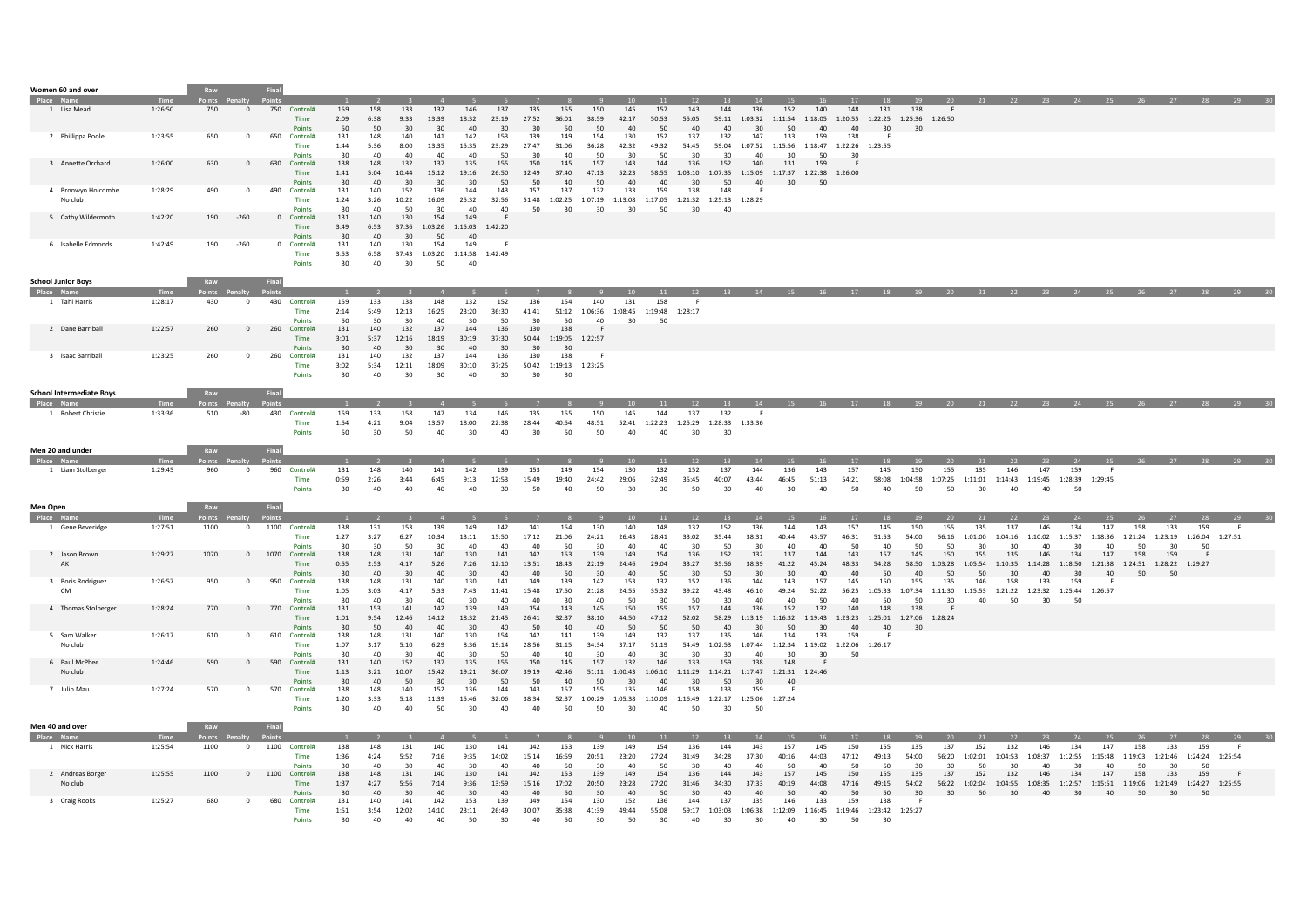| 4 Ben Meyer                 | 1:27:07 | 630        | $\Omega$                |       | 630 Control#<br>Time<br>Points    | 131<br>1:47<br>30 | 153<br>6:38<br>50  | 139<br>12:12<br>30 | 149<br>15:47<br>40   | 154<br>20:52<br>50              | 142<br>27:16<br>40 | 141<br>30:28<br>40                                       | 130<br>43:36<br>30                 | 140<br>47:41<br>40                                                | 152<br>54:01<br>50           | 136<br>30          | 144<br>58:24 1:02:36<br>40                             | 137<br>1:05:46<br>30                                               | 132<br>1:09:23<br>30 | 158<br>1:18:44<br>50                 | 159<br>1:25:54<br>50                                       | 1:27:07                       |                      |                                              |                                      |                      |                              |           |                 |        |    |          |  |
|-----------------------------|---------|------------|-------------------------|-------|-----------------------------------|-------------------|--------------------|--------------------|----------------------|---------------------------------|--------------------|----------------------------------------------------------|------------------------------------|-------------------------------------------------------------------|------------------------------|--------------------|--------------------------------------------------------|--------------------------------------------------------------------|----------------------|--------------------------------------|------------------------------------------------------------|-------------------------------|----------------------|----------------------------------------------|--------------------------------------|----------------------|------------------------------|-----------|-----------------|--------|----|----------|--|
| 5 Romain Perin              | 1:27:40 | 630        | $^{\circ}$              | 630   | Control#<br>Time<br>Points        | 148<br>2:36<br>40 | 131<br>4:25<br>30  | 139<br>10:40<br>30 | 149<br>13:54<br>40   | 154<br>19:32<br>50              | 140<br>25:16<br>40 | 136<br>33:01                                             | 144<br>36:14<br>40                 | 137<br>41:12<br>30                                                | 135<br>44:01<br>30           | 146<br>49:08<br>40 | 134<br>54:56<br>30                                     | 147<br>58:49<br>40                                                 | 158<br>50            | 133<br>30                            | 159<br>1:09:01 1:13:48 1:16:30 1:19:29 1:27:40<br>50       | 138<br>30                     |                      |                                              |                                      |                      |                              |           |                 |        |    |          |  |
| 6 Sander Lommertzen         | 1:28:20 | 440        | $\mathbf{0}$            | 440   | Control#<br><b>Time</b><br>Points | 131<br>1:52<br>30 | 140<br>3:46<br>40  | 130<br>7:37<br>30  | 136<br>20:10<br>30   | 144<br>23:48<br>40              | 143<br>34:29<br>40 | 145<br>41:33<br>40                                       | 135<br>53:34<br>30                 | 137<br>30                                                         | 146<br>40                    | 134<br>30          | 133<br>30                                              | 138<br>56:26  1:04:05  1:15:08  1:21:10  1:27:00  1:28:20<br>30    |                      |                                      |                                                            |                               |                      |                                              |                                      |                      |                              |           |                 |        |    |          |  |
| 7 Nick Claridge             | 1:29:38 | 440        | $\Omega$                | 440   | Control#<br>Time<br>Points        | 131<br>1:44<br>30 | 154<br>20:26<br>50 | 149<br>29:05<br>40 | 139<br>32:25<br>30   | 142<br>37:41<br>40              | 141<br>44:20<br>40 | 153<br>-50                                               | 140<br>40                          | 152<br>1:01:02  1:06:35  1:12:18  1:17:21  1:25:41  1:29:38<br>50 | 137<br>30                    | 148<br>40          | - 6                                                    |                                                                    |                      |                                      |                                                            |                               |                      |                                              |                                      |                      |                              |           |                 |        |    |          |  |
| 8 Bas Barriball             | 1:23:44 | 260        | $\mathbf 0$             | 260   | Control#<br>Time<br>Points        | 131<br>3:02<br>30 | 140<br>5:37<br>40  | 132<br>11:56<br>30 | 137<br>18:16<br>30   | 144<br>30:12<br>40              | 136<br>37:35<br>30 | 130<br>30                                                | 138<br>50:47 1:19:18 1:23:44<br>30 |                                                                   |                              |                    |                                                        |                                                                    |                      |                                      |                                                            |                               |                      |                                              |                                      |                      |                              |           |                 |        |    |          |  |
| DNS xxx Savage              |         | $\circ$    | $\overline{0}$          |       | 0 Control#<br>Time<br>Points      |                   |                    |                    |                      |                                 |                    |                                                          |                                    |                                                                   |                              |                    |                                                        |                                                                    |                      |                                      |                                                            |                               |                      |                                              |                                      |                      |                              |           |                 |        |    |          |  |
| Men 50 and over             |         | Raw        |                         | Final |                                   |                   |                    |                    |                      |                                 |                    |                                                          |                                    |                                                                   |                              |                    |                                                        |                                                                    |                      |                                      |                                                            |                               |                      |                                              |                                      |                      |                              |           |                 |        |    |          |  |
| Place Name                  |         |            |                         |       |                                   |                   |                    |                    | $\overline{4}$       |                                 |                    |                                                          |                                    |                                                                   | 10                           | 11                 | 12                                                     | $-13$                                                              | 14                   | <sup>15</sup>                        | <b>16</b>                                                  | 17                            | 18                   |                                              |                                      | 21                   | 22                           | 23        | - 24            | $25 -$ | 26 | 27 28 29 |  |
| 1 Dave Crofts<br>AK         | 1:28:10 | 920        | $\mathbf{0}$            |       | 920 Control#<br>Time<br>Points    | 138<br>1:10<br>30 | 148<br>3:28<br>40  | 131<br>4:50<br>30  | 140<br>6:17<br>40    | 130<br>9:15<br>30 <sub>0</sub>  | 141<br>15:46<br>40 | 142<br>20:53<br>$\Lambda$ <sup><math>\Omega</math></sup> | 153<br>23:17<br>50                 | 139<br>26:43<br>20                                                | 149<br>31:47<br>40           | 154<br>36:54<br>50 | 136<br>42:32<br>30                                     | 144<br>45:31<br>40                                                 | 143<br>49:19<br>40   | 157<br>52:33<br>50                   | 145<br>57:23<br>40                                         | 150<br>1:02:11 1:04:33<br>50  | 155<br>50            | 135<br>1:10:22<br>30                         | 146<br>1:15:24<br>40                 | 158<br>1:21:34<br>50 | 133<br>1:24:31<br>30         | 159<br>50 | 1:26:45 1:28:10 |        |    |          |  |
| 2 Guy Cory-Wright           | 1:27:00 | 890        | $\mathbf 0$             | 890   | Control#<br>Time<br>Points        | 138<br>1:17<br>30 | 148<br>3:30<br>40  | 131<br>4:50<br>30  | 141<br>11:12<br>40   | 153<br>14:11<br>50              | 154<br>25:20<br>50 | 130<br>30:16<br>30                                       | 140<br>32:23<br>40                 | 152<br>37:05<br>50                                                | 137<br>41:32<br>30           | 144<br>45:29<br>40 | 136<br>48:13<br>30                                     | 143<br>53:08<br>40                                                 | 157<br>56:12<br>50   | 145<br>1:00:31<br>40                 | 150<br>1:03:55<br>50                                       | 155<br>1:06:13  1:11:34<br>50 | 135<br>30            | 146<br>1:15:58<br>40                         | 158<br>1:21:27<br>50                 | 133<br>1:23:39<br>30 | 159<br>1:25:47 1:27:00<br>50 |           |                 |        |    |          |  |
| 3 Andrew de Lisle           | 1:19:32 | 840        | $\mathbf 0$             | 840   | Control#<br>Time<br>Points        | 159<br>2:00<br>50 | 133<br>4:27<br>30  | 158<br>8:36<br>50  | 147<br>12:49<br>40   | 134<br>15:45<br>30 <sub>0</sub> | 146<br>20:33<br>40 | 132<br>24:55<br>30                                       | 137<br>28:30<br>30                 | 144<br>33:07<br>40                                                | 136<br>37:00<br>30           | 152<br>40:15<br>50 | 130<br>46:25<br>30                                     | 154<br>53:10<br>50                                                 | 149<br>56:10<br>40   | 139<br>58:22<br>30 <sup>o</sup>      | 153<br>1:01:53<br>50                                       | 142<br>1:04:31<br>40          | 141<br>1:06:15<br>40 | 140<br>1:10:51<br>40 <sup>2</sup>            | 131<br>1:12:27<br>30                 | 148<br>1:14:43<br>40 | 138<br>1:18:11<br>30         | 1:19:32   |                 |        |    |          |  |
| 4 Mark Frater               | 1:30:26 | 840        | $-20$                   | 820   | Control#<br>Time<br><b>Points</b> | 131<br>1:20<br>30 | 140<br>3:02<br>40  | 141<br>6:58<br>40  | 142<br>8:39<br>40    | 153<br>13:45<br>-50             | 139<br>17:22<br>30 | 149<br>20:31<br>40                                       | 154<br>25:24<br>50                 | 136<br>30:57<br>30                                                | 144<br>35:14<br>40           | 143<br>39:03<br>40 | 157<br>42:20<br>50                                     | 145<br>48:04<br>40                                                 | 150<br>52:27<br>50   | 155<br>55:51<br>50                   | 135<br>1:01:06<br>30                                       | 146<br>1:06:30  1:12:59<br>40 | 134<br>30            | 147<br>1:16:06 1:21:48 1:25:12 1:30:26<br>40 | 158<br>50                            | 133<br>30            |                              |           |                 |        |    |          |  |
| 5 Marcus Graney             | 1:28:46 | 660        | $\mathbf 0$             | 660   | Control#<br>Time<br>Points        | 159<br>1:50<br>50 | 133<br>5:47<br>30  | 158<br>8:58<br>-50 | 147<br>13:29<br>40   | 146<br>18:11<br>40              | 135<br>22:31<br>30 | 157<br>33:45<br>50                                       | 143<br>37:57<br>40                 | 144<br>42:24<br>40                                                | 136<br>45:39<br>30           | 154<br>51:33<br>50 | 149<br>55:28<br>40                                     | 139<br>58:03<br>30                                                 | 148<br>1:18:27<br>40 | 138<br>1:20:51<br>30                 | 131<br>1:23:33<br>30                                       | 140<br>1:27:09 1:28:46<br>40  |                      |                                              |                                      |                      |                              |           |                 |        |    |          |  |
| 6 Scott Vennell             | 1:29:06 | 640        | $\Omega$                | 640   | Control#<br><b>Time</b><br>Points | 138<br>1:38<br>30 | 148<br>4:44<br>40  | 131<br>6:41<br>30  | 140<br>8:19<br>40    | 130<br>10:57<br>30              | 141<br>17:02<br>40 | 142<br>20:44<br>40                                       | 153<br>24:04<br>50                 | 139<br>29:31<br>30                                                | 149<br>32:53<br>40           | 154<br>38:13<br>50 | 136<br>44:54<br>$30^{\circ}$                           | 144<br>49:09<br>40                                                 | 143<br>40            | 132<br>54:19 1:16:47<br>30           | 133<br>1:24:07<br>30                                       | 159<br>1:27:52 1:29:06<br>50  |                      |                                              |                                      |                      |                              |           |                 |        |    |          |  |
| 7 Jan Jager                 | 1:19:20 | 610        | $\overline{0}$          | 610   | Control#<br><b>Time</b><br>Points | 159<br>2:46<br>50 | 133<br>5:37<br>30  | 158<br>9:38<br>50  | 147<br>16:27<br>40   | 134<br>19:57<br>30              | 146<br>24:40<br>40 | 132<br>28:52<br>30                                       | 152<br>34:52<br>50                 | 136<br>39:41<br>30                                                | 154<br>47:42<br>50           | 149<br>54:12<br>40 | 139<br>30                                              | 131<br>58:31 1:05:46<br>30                                         | 140<br>40            | 148<br>1:08:17 1:11:32 1:17:20<br>40 | 138<br>30                                                  | - 6<br>1:19:20                |                      |                                              |                                      |                      |                              |           |                 |        |    |          |  |
| 8 Simon Hunt                | 1:28:50 | 580        | $\mathbf{0}$            | 580   | Control#<br><b>Time</b><br>Points | 159<br>2:19<br>50 | 158<br>7:51<br>50  | 133<br>12:15<br>30 | 132<br>18:22<br>30   | 137<br>23:45<br>30              | 144<br>31:56<br>40 | 136<br>36:58<br>30                                       | 152<br>46:44<br>50                 | 140<br>40                                                         | 141<br>40                    | 142<br>40          | 153<br>57:21  1:05:46  1:12:23  1:17:22  1:21:29<br>50 | 131<br>30                                                          | 148<br>1:24:00<br>40 | 138<br>1:27:31 1:28:50<br>30         | - F                                                        |                               |                      |                                              |                                      |                      |                              |           |                 |        |    |          |  |
| 9 Trevor Carswel            | 1:24:32 | 570        | $\mathbf{0}$            | 570   | Control#<br>Time<br>Points        | 131<br>1:25<br>30 | 153<br>6:49<br>50  | 142<br>11:36<br>40 | 154<br>19:20<br>50   | 130<br>23:41<br>30              | 140<br>28:17<br>40 | 152<br>37:06<br>50                                       | 136<br>43:44<br>30                 | 144<br>51:03<br>40                                                | 137<br>30                    | 132<br>30          | 133<br>30                                              | 159<br>54:52 1:03:52 1:10:51 1:14:24 1:17:56 1:21:26 1:24:32<br>50 | 138<br>30            | 148<br>40                            | - F                                                        |                               |                      |                                              |                                      |                      |                              |           |                 |        |    |          |  |
| 10 Michael Knightbridge     | 1:23:34 | 560        | $\overline{0}$          | 560   | Control#<br>Time<br>Points        | 159<br>1:48<br>50 | 133<br>4:23<br>30  | 158<br>8:41<br>50  | 146<br>14:53<br>$40$ | 135<br>20:05<br>30              | 137<br>23:17<br>30 | 144<br>28:38<br>40                                       | 143<br>36:06<br>40                 | 136<br>43:19<br>30                                                | 152<br>$50 - 50$             | 132<br>30          | 148<br>40                                              | 140<br>56:55 1:01:35 1:07:35 1:14:39 1:17:20 1:22:15 1:23:34<br>40 | 131<br>30            | 138<br>30                            | - F                                                        |                               |                      |                                              |                                      |                      |                              |           |                 |        |    |          |  |
| 11 James Christie           | 1:32:33 | 390        | $-60$                   | 330   | Control#<br>Time<br><b>Points</b> | 159<br>2:41<br>50 | 133<br>7:22<br>30  | 146<br>14:40<br>40 | 135<br>23:20<br>30   | 145<br>39:17<br>40              | 150<br>48:49<br>50 | 155<br>50                                                | 144<br>40                          | 137<br>54:41 1:16:26 1:20:19<br>30                                | 131<br>1:30:19 1:32:33<br>30 |                    |                                                        |                                                                    |                      |                                      |                                                            |                               |                      |                                              |                                      |                      |                              |           |                 |        |    |          |  |
| 12 Duane Francis<br>No club | 1:29:25 | 320        | $\mathbf 0$             | 320   | Control#<br>Time<br>Points        | 138<br>1:33<br>30 | 148<br>5:07<br>40  | 140<br>7:38<br>40  | 132<br>12:33<br>30   | 146<br>22:59<br>40              | 135<br>28:38<br>30 | 136<br>30                                                | 152<br>50                          | 133<br>1:07:10 1:16:49 1:26:38 1:29:25<br>30                      |                              |                    |                                                        |                                                                    |                      |                                      |                                                            |                               |                      |                                              |                                      |                      |                              |           |                 |        |    |          |  |
| DNS Graeme Solloway         |         | $^{\circ}$ | $^{\circ}$              |       | 0 Control#<br>Time<br>Points      |                   |                    |                    |                      |                                 |                    |                                                          |                                    |                                                                   |                              |                    |                                                        |                                                                    |                      |                                      |                                                            |                               |                      |                                              |                                      |                      |                              |           |                 |        |    |          |  |
| Men 60 and over             |         | Raw        |                         | Final |                                   |                   |                    |                    |                      |                                 |                    |                                                          |                                    |                                                                   |                              |                    |                                                        |                                                                    |                      |                                      |                                                            |                               |                      |                                              |                                      |                      |                              |           |                 |        |    |          |  |
|                             |         |            |                         |       |                                   |                   |                    |                    |                      |                                 |                    |                                                          |                                    |                                                                   |                              | $-11$              | 12 <sup>7</sup>                                        | $-13$                                                              | $-14$                | $-15$                                |                                                            |                               |                      | 16 17 18 19 20                               |                                      |                      |                              |           |                 |        |    |          |  |
| 0 Tony Cooper               | 0:00    | $^{\circ}$ | $\overline{\mathbf{0}}$ |       | 0 Control#<br>Time<br>Points      |                   |                    |                    |                      |                                 |                    |                                                          |                                    |                                                                   |                              |                    |                                                        |                                                                    |                      |                                      |                                                            |                               |                      |                                              |                                      |                      |                              |           |                 |        |    |          |  |
| 1 Martin Crosby             | 1:26:42 | 850        | $\mathbf 0$             | 850   | Control#<br>Time<br>Points        | 159<br>1:43<br>50 | 133<br>4:20<br>30  | 158<br>9:17<br>50  | 146<br>15:43<br>40   | 135<br>21:35<br>30              | 155<br>27:15<br>50 | 150<br>31:31<br>50                                       | 145<br>35:21<br>40                 | 157<br>40:26<br>50                                                | 143<br>43:44<br>40           | 144<br>47:26<br>40 | 136<br>50:45<br>30 <sub>2</sub>                        | 152<br>54:47<br>50                                                 | 140<br>1:01:24<br>40 | 141<br>1:05:38<br>40 <sup>2</sup>    | 142<br>1:07:20<br>40                                       | 149<br>1:11:24<br>40          | 139<br>1:13:25<br>30 | 153<br>1:17:13<br>50                         | 131<br>1:20:49 1:25:18 1:26:42<br>30 | 138<br>30            |                              |           |                 |        |    |          |  |
| 2 Steve Pyatt               | 1:26:37 | 790        | $\mathbf 0$             | 790   | Control#<br>Time<br>Points        | 138<br>1:15<br>30 | 148<br>3:36<br>40  | 131<br>5:05<br>30  | 140<br>6:37<br>40    | 130<br>9:28<br>30               | 141<br>15:27<br>40 | 142<br>21:24<br>40                                       | 153<br>26:37<br>50                 | 139<br>31:39<br>30                                                | 149<br>35:07<br>40           | 154<br>41:02<br>50 | 143<br>47:17<br>40                                     | 157<br>52:12<br>-50                                                | 144<br>59:07<br>40   | 136<br>1:03:48<br>30                 | 152<br>1:07:12<br>50                                       | 132<br>1:10:53<br>30          | 158<br>1:18:02<br>50 | 133<br>1:22:16<br>30                         | 159<br>1:25:14 1:26:37<br>50         |                      |                              |           |                 |        |    |          |  |
| 3 Richard Mercer<br>AK      | 1:24:56 | 710        | $\mathsf 0$             | 710   | Control#<br>Time<br><b>Points</b> | 159<br>1:47<br>50 | 133<br>4:36<br>30  | 158<br>8:45<br>50  | 132<br>15:41<br>30   | 137<br>22:38<br>30              | 135<br>27:47<br>30 | 155<br>35:53<br>50                                       | 150<br>39:06<br>50                 | 145<br>42:24<br>40                                                | 157<br>50:48<br>50           | 143<br>40          | 144<br>55:18 1:00:16<br>40                             | 136<br>1:03:39<br>30                                               | 152<br>1:07:15<br>50 | 140<br>1:13:56<br>40                 | 148<br>1:16:34<br>40                                       | 131<br>1:19:42 1:23:18<br>30  | 138<br>30            | F.<br>1:24:56                                |                                      |                      |                              |           |                 |        |    |          |  |
| 4 Dave Middleton            | 1:25:52 | 710        | $\overline{0}$          | 710   | Control#<br>Time<br>Points        | 159<br>1:51<br>50 | 158<br>6:24<br>50  | 133<br>9:38<br>30  | 148<br>14:33<br>40   | 132<br>19:21<br>30              | 137<br>23:11<br>30 | 135<br>27:36<br>30                                       | 155<br>35:39<br>50                 | 150<br>38:43<br>50                                                | 145<br>41:42<br>40           | 157<br>51:44<br>50 | 143<br>55:16<br>40                                     | 144<br>59:33<br>40                                                 | 136<br>1:03:34<br>30 | 152<br>1:11:50<br>50                 | 140<br>1:18:09<br>40                                       | 131<br>1:21:13 1:24:24<br>30  | 138<br>30            | 1:25:52                                      |                                      |                      |                              |           |                 |        |    |          |  |
| 5 Geoff Mead                | 1:26:37 | 680        | $\Omega$                | 680   | Control#<br>Time                  | 131<br>1:37       | 148<br>5:25<br>40  | 140<br>7:28<br>40  | 130<br>10:14         | 141<br>16:40<br>40              | 142<br>21:10<br>40 | 153<br>26:52<br>50                                       | 139<br>30:42<br>30                 | 149<br>33:51<br>40                                                | 154<br>38:40                 | 143<br>45:00       | 157<br>51:52                                           | 145<br>40                                                          | 155                  | 137<br>30                            | 152<br>56:24 1:06:24 1:12:26 1:16:45 1:20:30 1:26:37<br>50 | 132                           |                      |                                              |                                      |                      |                              |           |                 |        |    |          |  |
|                             |         |            |                         |       | Points                            | 30                |                    |                    | 30                   |                                 |                    |                                                          |                                    |                                                                   | 50                           | 40                 | 50                                                     |                                                                    | 50                   |                                      |                                                            | 30                            |                      |                                              |                                      |                      |                              |           |                 |        |    |          |  |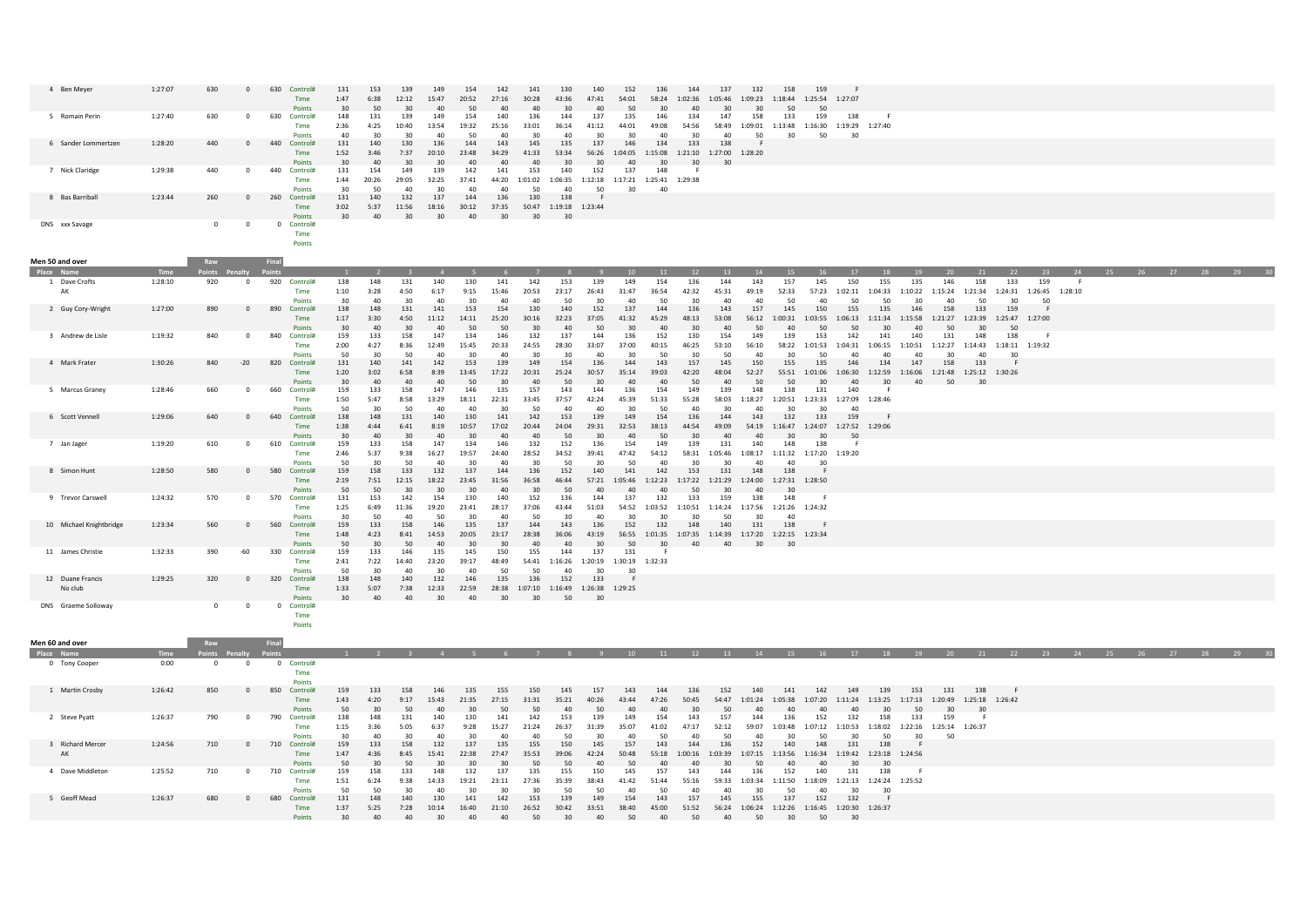| 6 Owen Means                   | 1:29:14         | 650                  | $^{\circ}$     | 650            | Control#<br>Time<br>Points     | 131<br>1:33<br>30     | 140<br>3:14<br>40  | 141<br>10:49<br>40  | 153<br>13:27<br>50  | 142<br>22:02<br>40                 | 149<br>25:56<br>40                 | 154<br>33:03<br>50   | 136<br>39:39<br>30   | 144<br>42:49<br>40                                                       | 143<br>47:29<br>40           | 157<br>50          | 135<br>52:41 1:01:44<br>30                               | 146<br>40                  | 158<br>1:08:33 1:16:30 1:21:12 1:24:06<br>50                             | 133<br>30     | 159<br>50                                                | 1:29:14       |                       |    |  |    |    |  |  |  |
|--------------------------------|-----------------|----------------------|----------------|----------------|--------------------------------|-----------------------|--------------------|---------------------|---------------------|------------------------------------|------------------------------------|----------------------|----------------------|--------------------------------------------------------------------------|------------------------------|--------------------|----------------------------------------------------------|----------------------------|--------------------------------------------------------------------------|---------------|----------------------------------------------------------|---------------|-----------------------|----|--|----|----|--|--|--|
| 7 Jan Knoester<br><b>NW</b>    | 1:19:45         | 510                  | $^{\circ}$     |                | 510 Control#<br>Time<br>Points | 159<br>1:57<br>50     | 133<br>5:12<br>30  | 158<br>10:07<br>50  | 147<br>16:20<br>40  | 134<br>20:42<br>30                 | 146<br>26:59<br>40 <sup>2</sup>    | 135<br>34:04<br>30   | 137<br>38:48<br>30   | 144<br>45:58<br>40                                                       | 136<br>30                    | 140<br>40          | 131<br>30                                                | 148<br>40                  | 138<br>51:27  1:05:41  1:08:39  1:11:59  1:17:44  1:19:45<br>30          |               |                                                          |               |                       |    |  |    |    |  |  |  |
| 8 Les Paver                    | 1:28:09         | 400                  | $\mathbf{0}$   | 400            | Control#<br>Time<br>Points     | 159<br>2:30<br>50     | 133<br>6:17<br>30  | 148<br>13:54<br>40  | 140<br>20:41<br>40  | 130<br>25:54<br>30                 | 154<br>39:36 1:05:04<br>50         | 153<br>50            | 142<br>40            | 141<br>1:11:53  1:16:18  1:26:07  1:28:09<br>40                          | 138<br>30                    |                    |                                                          |                            |                                                                          |               |                                                          |               |                       |    |  |    |    |  |  |  |
| 9 Chris Gelderman              | 1:24:04         | 370                  | $\overline{0}$ |                | 370 Control#<br>Time<br>Points | 139<br>13:04<br>30    | 149<br>17:01<br>40 | 154<br>25:50<br>50  | 140<br>46:10<br>40  | 148<br>49:55<br>40                 | 133<br>56:39<br>30                 | 158<br>1:03:43<br>50 | 146<br>40            | 159<br>1:14:07 1:21:48 1:24:04<br>50                                     | - F                          |                    |                                                          |                            |                                                                          |               |                                                          |               |                       |    |  |    |    |  |  |  |
| 10 Phill Johansen              | 1:29:39         | 310                  | $\mathbf{0}$   |                | 310 Control#<br>Time<br>Points | 131<br>4:03<br>30     | 140<br>7:31<br>40  | 154<br>24:51<br>-50 | 149<br>32:19<br>40  | 139<br>38:01<br>30                 | 148<br>1:12:08<br>40               | 138<br>1:20:00<br>30 | 159<br>50            | 1:26:31 1:29:39                                                          |                              |                    |                                                          |                            |                                                                          |               |                                                          |               |                       |    |  |    |    |  |  |  |
| 11 Terry Nuthall               | 1:18:57         | 290                  | $\mathbf{0}$   |                | 290 Control#<br>Time<br>Points | 159<br>4:14<br>50     | 133<br>11:12<br>30 | 146<br>22:34<br>40  | 132<br>33:36<br>30  | 140<br>48:02<br>40                 | 131<br>52:20<br>30                 | 138<br>1:01:18<br>30 | 148<br>40            | 1:10:48  1:18:57                                                         |                              |                    |                                                          |                            |                                                                          |               |                                                          |               |                       |    |  |    |    |  |  |  |
| DNS Peter Ware                 |                 | 530                  | $\circ$        | $\overline{0}$ | Control#<br>Time<br>Points     | 159<br>0:00<br>50     | 133<br>0:00<br>30  | 158<br>0:00<br>50   | 147<br>0:00<br>40   | 134<br>0:00<br>30                  | 146<br>0:00<br>40                  | 135<br>0:00<br>30    | 137<br>0:00<br>30    | 152<br>0:00<br>50                                                        | 132<br>0:00<br>30            | 130<br>0:00<br>30  | 154<br>0:00<br>50                                        | 140<br>0:00<br>40          | 131<br>0:00<br>30                                                        | 0:00          |                                                          |               |                       |    |  |    |    |  |  |  |
| <b>Team School Junior</b>      |                 | Raw                  |                | Final          |                                |                       |                    |                     |                     |                                    |                                    |                      |                      |                                                                          |                              |                    |                                                          |                            |                                                                          |               |                                                          |               |                       |    |  |    |    |  |  |  |
| 1 TEAM Smashing Boys           | 1:24:14         | pints Penalty<br>320 | $\circ$        | 320            | Control#<br>Time<br>Points     | 131<br>3:12<br>30     | 140<br>5:48<br>40  | 154<br>20:30<br>50  | 130<br>36:28<br>30  | 132<br>46:37<br>30                 | 152<br>55:13<br>50                 | 148<br>1:08:02<br>40 | 159<br>1:19:27<br>50 | 1:24:14                                                                  |                              |                    |                                                          |                            |                                                                          |               |                                                          |               | 17 18 19              |    |  | 22 | 23 |  |  |  |
| 2 TEAM Talented Two            | 1:28:25         | 180                  | $\mathbf{0}$   | 180            | Control#<br>Time<br>Points     | 131<br>3:30<br>$30 -$ | 140<br>6:41<br>40  | 154<br>25:09<br>50  | 130<br>30           | 138<br>51:35 1:26:54 1:28:25<br>30 |                                    |                      |                      |                                                                          |                              |                    |                                                          |                            |                                                                          |               |                                                          |               |                       |    |  |    |    |  |  |  |
| <b>Team School Senior</b>      |                 | Raw                  |                | Final          |                                |                       |                    |                     |                     |                                    |                                    |                      |                      |                                                                          |                              |                    |                                                          |                            |                                                                          |               |                                                          |               |                       |    |  |    |    |  |  |  |
|                                |                 | oints                |                |                |                                |                       |                    |                     |                     |                                    |                                    |                      |                      |                                                                          |                              |                    |                                                          |                            | 14                                                                       |               | 15 16 17 18 19 20 21 22 23                               |               |                       |    |  |    |    |  |  |  |
| 1 TEAM Gumball Slushy          | 1:21:24         | 270                  | $\overline{0}$ |                | 270 Control#<br>Time<br>Points | 131<br>2:27<br>30     | 130<br>9:31<br>30  | 154<br>20:43<br>50  | 149<br>26:07<br>40  | 139<br>30:45<br>30                 | 141<br>45:01 1:19:16 1:21:24<br>40 | 159<br>50            |                      |                                                                          |                              |                    |                                                          |                            |                                                                          |               |                                                          |               |                       |    |  |    |    |  |  |  |
| Team Women                     |                 | Raw                  |                | Final          |                                |                       |                    |                     |                     |                                    |                                    |                      |                      |                                                                          |                              |                    |                                                          |                            |                                                                          |               |                                                          |               |                       |    |  |    |    |  |  |  |
| 1 TEAM Fuse Creative           | Time<br>1:29:50 | oints<br>740         | $\circ$        |                | 740 Control#                   | 138                   | 159                | 133                 | 158                 | 147                                | 134                                | 132                  | 152                  | 137                                                                      | 155                          | 150                | 145                                                      | 157                        | 143                                                                      | 154           | 142                                                      | 153           | 131                   | F. |  |    |    |  |  |  |
|                                |                 |                      |                |                | Time<br>Points                 | 1:31<br>30            | 5:31<br>50         | 8:15<br>30          | 13:05<br>50         | 18:21<br>40                        | 22:18<br>30                        | 28:15<br>30          | 32:52<br>50          | 37:42<br>30                                                              | 46:40<br>50                  | 52:00<br>50        | 40                                                       | 57:03 1:03:16<br>50        | 1:08:03<br>40                                                            | 1:15:26<br>50 | 1:19:13<br>40                                            | 1:24:46<br>50 | 1:28:31 1:29:50<br>30 |    |  |    |    |  |  |  |
| 2 TEAM TamaKiam                | 1:31:04         | 740                  | $-40$          | 700            | Control#<br>Time<br>Points     | 148<br>3:11<br>40     | 140<br>5:04<br>40  | 141<br>11:02<br>40  | 153<br>14:09<br>50  | 142<br>16:38<br>40                 | 149<br>21:24<br>40                 | 154<br>25:53<br>50   | 143<br>31:27<br>40   | 145<br>36:20<br>40                                                       | 150<br>43:25<br>50           | 155<br>46:28<br>50 | 157<br>50                                                | 144<br>51:39 1:01:08<br>40 | 135<br>30                                                                | 146<br>40     | 158<br>1:08:41  1:13:17  1:20:56  1:29:44  1:31:04<br>50 | 159<br>50     |                       |    |  |    |    |  |  |  |
| 3 TEAM Run like the Winded     | 1:24:39         | 570                  | $\mathbf{0}$   |                | 570 Control#<br>Time<br>Points | 131<br>2:35<br>30     | 140<br>5:16<br>40  | 141<br>12:44<br>40  | 142<br>15:37<br>40  | 139<br>20:46<br>30                 | 149<br>25:17<br>40                 | 154<br>33:30<br>50   | 143<br>43:31<br>40   | 144<br>50:25<br>40                                                       | 136<br>30                    | 152<br>50          | 132<br>30                                                | 133<br>30                  | 159<br>54:06  1:01:00  1:05:18  1:14:16  1:17:32  1:22:20  1:24:39<br>50 | 138<br>30     |                                                          |               |                       |    |  |    |    |  |  |  |
| 4 TEAM Kelly + Lara            | 1:30:18         | 590                  | $-20$          | 570            | Control#<br>Time<br>Points     | 131<br>1:10<br>30     | 140<br>2:52<br>40  | 152<br>9:59<br>50   | 137<br>17:20<br>30  | 135<br>22:37<br>30                 | 155<br>31:21<br>50                 | 150<br>35:41<br>50   | 145<br>41:49<br>40   | 157<br>54:05<br>50                                                       | 143<br>40                    | 154<br>50          | 149<br>40                                                | 142<br>40                  | 153<br>59:36  1:09:38  1:13:48  1:17:23  1:22:05  1:30:18<br>50          | - 61          |                                                          |               |                       |    |  |    |    |  |  |  |
| 5 TEAM Hammond                 | 1:26:31         | 500                  | $\Omega$       | 500            | Control#<br>Time<br>Points     | 131<br>2:55<br>30     | 139<br>11:24<br>30 | 149<br>15:38<br>40  | 154<br>22:13<br>50  | 142<br>27:52<br>40                 | 141<br>31:23<br>40                 | 130<br>50:08<br>30   | 140<br>40            | 152<br>53:13  1:00:18  1:08:11  1:16:24  1:20:24  1:24:51  1:26:31<br>50 | 148<br>40                    | 159<br>50          | 133<br>30                                                | 138<br>30                  | - 6                                                                      |               |                                                          |               |                       |    |  |    |    |  |  |  |
| 6 TFAM Gemshenah               | 1:25:04         | 450                  | $^{\circ}$     |                | 450 Control#<br>Time<br>Points | 131<br>2:29<br>30     | 140<br>4:38<br>40  | 130<br>8:05<br>30   | 154<br>20:34<br>50  | 149<br>26:24<br>40                 | 139<br>30:39<br>30                 | 142<br>37:38<br>40   | 141<br>40            | 148<br>41:37 1:05:07 1:12:46 1:17:59 1:22:29 1:25:04<br>40               | 133<br>30                    | 159<br>50          | 138<br>30                                                | - 6                        |                                                                          |               |                                                          |               |                       |    |  |    |    |  |  |  |
| 7 TEAM PJs                     | 1:28:07         | 450                  | $\overline{0}$ |                | 450 Control#<br>Time<br>Points | 131<br>2:17<br>30     | 140<br>4:44<br>40  | 153<br>24:44<br>50  | 139<br>32:13<br>30  | 149<br>36:54<br>40                 | 154<br>46:04<br>50                 | 130<br>52:33<br>30   | 132<br>1:02:49<br>30 | 133<br>30                                                                | 159<br>50                    | 138<br>30          | 148<br>1:08:51  1:16:18  1:21:40  1:25:05  1:28:07<br>40 | -F                         |                                                                          |               |                                                          |               |                       |    |  |    |    |  |  |  |
| 8 TEAM The Has Beens           | 1:22:46         | 420                  | $\circ$        | 420            | Control#<br>Time<br>Points     | 131<br>1:30<br>30     | 140<br>4:58<br>40  | 139<br>13:46<br>30  | 149<br>17:21<br>40  | 154<br>24:58<br>50                 | 142<br>29:44<br>40                 | 141<br>31:48<br>40   | 148<br>40            | 133<br>1:05:00 1:11:46 1:17:49 1:21:35 1:22:46<br>30                     | 159<br>50                    | 138<br>30          |                                                          |                            |                                                                          |               |                                                          |               |                       |    |  |    |    |  |  |  |
| 9 TEAM Mums that run<br>things | 1:28:08         | 420                  | $\circ$        | 420            | Control#<br>Time<br>Points     | 133<br>4:40<br>30     | 146<br>11:07<br>40 | 135<br>17:41<br>30  | 137<br>22:19<br>30  | 144<br>32:09<br>40                 | 136<br>38:13<br>30                 | 152<br>45:26<br>50   | 140<br>56:14<br>40   | 130<br>30 <sup>2</sup>                                                   | 141<br>40                    | 131<br>30          | 138<br>59:40  1:13:44  1:23:29  1:26:47  1:28:08<br>30   |                            |                                                                          |               |                                                          |               |                       |    |  |    |    |  |  |  |
| 10 Kirstin Cameron             | 1:28:48         | 380                  | $\circ$        | 380            | Control#<br>Time<br>Points     | 131<br>8:51<br>30     | 140<br>13:49<br>40 | 130<br>20:57<br>30  | 154<br>33:10<br>-50 | 149<br>41:55<br>40                 | 139<br>47:36<br>30                 | 142<br>1:00:30<br>40 | 141<br>40            | 159<br>1:05:37 1:21:57<br>50                                             | 138<br>1:26:56 1:28:48<br>30 |                    |                                                          |                            |                                                                          |               |                                                          |               |                       |    |  |    |    |  |  |  |
| 11 TEAM Smashing Goals         | 1:28:52         | 380                  | $\circ$        | 380            | Control#<br>Time<br>Points     | 131<br>3:37<br>30     | 140<br>6:24<br>-40 | 130<br>11:07<br>30  | 154<br>24:12<br>50  | 142<br>34:40<br>40                 | 139<br>41:18<br>30                 | 149<br>49:41<br>40   | 153<br>1:01:20<br>50 | 141<br>1:06:54<br>40                                                     | 138<br>1:24:07 1:28:52<br>30 |                    |                                                          |                            |                                                                          |               |                                                          |               |                       |    |  |    |    |  |  |  |
| 12 Bella Crossan<br>No club    | 1:20:16         | 360                  | $\mathbf 0$    | 360            | Control#<br>Time<br>Points     | 131<br>3:32<br>30     | 139<br>26:52<br>30 | 149<br>30:50<br>40  | 154<br>36:59<br>50  | 130<br>44:41<br>30                 | 140<br>51:15<br>40                 | 132<br>56:59<br>30   | 133<br>30            | 159<br>$1:03:39 \qquad 1:14:02 \qquad 1:18:14 \qquad 1:20:16$<br>50      | 138<br>-30                   | -F                 |                                                          |                            |                                                                          |               |                                                          |               |                       |    |  |    |    |  |  |  |
| 13 TEAM French 75              | 1:22:18         | 360                  | $^{\circ}$     | 360            | Control#<br>Time<br>Points     | 131<br>2:19<br>30     | 140<br>4:23<br>40  | 130<br>8:08<br>30   | 154<br>17:34<br>50  | 139<br>39:15<br>30                 | 132<br>30                          | 146<br>40            | 133<br>30            | 159<br>56:38 1:02:20 1:08:11 1:14:57 1:20:36 1:22:18<br>50               | 138<br>30                    |                    |                                                          |                            |                                                                          |               |                                                          |               |                       |    |  |    |    |  |  |  |
| 14 TEAM Legends<br>No club     | 1:17:50         | 320                  | $^{\circ}$     | 320            | Control#<br>Time               | 131<br>3:20           | 140<br>6:15        | 152<br>19:56        | 136<br>28:37        | 144<br>35:07                       | 137<br>47:34                       | 132<br>54:16         | 148                  | 138<br>1:03:00 1:16:07 1:17:50                                           | - 6                          |                    |                                                          |                            |                                                                          |               |                                                          |               |                       |    |  |    |    |  |  |  |